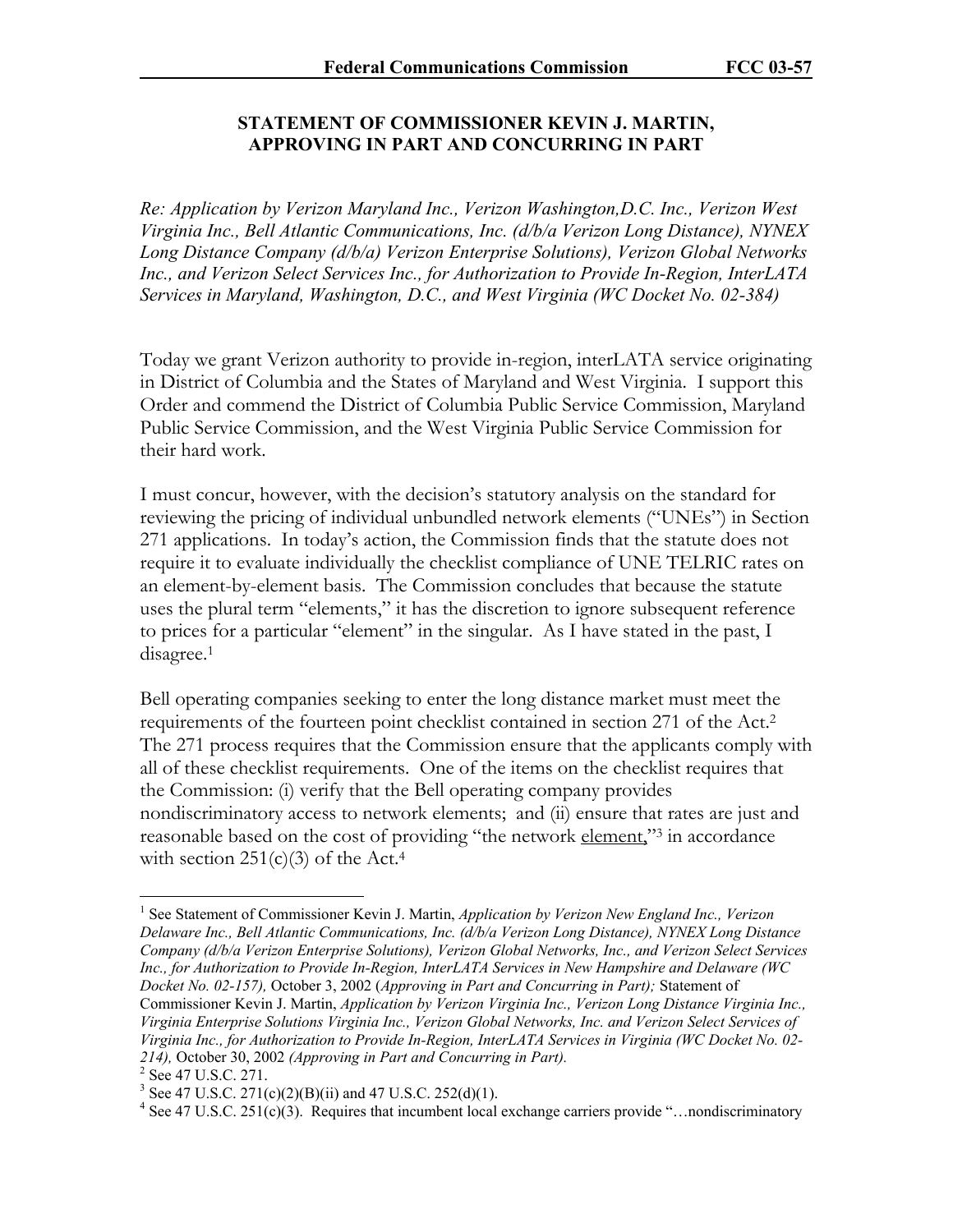The pricing standard for network elements analyzed during the 271 checklist review process resides in Section 252. Under this section, states must set unbundled network element rates that are just and reasonable and "based on the cost of providing the network element."<sup>5</sup> The clearest reading of this section would seem to require that the Commission ensure that the rates charged for any particular element is based on that element's cost. Previously, the Commission has determined that this requirement is satisfied by compliance with TELRIC principles for pricing. Thus the most straightforward reading of our statutory obligation is to make sure that the price of every element—and particularly the price of any element that someone specifically alleges is not based on cost –is actually based on cost.

In defense of its statutory interpretation, the Commission argues that because the general statutory provisions refer to the term network elements in the plural, the Commission is not required "to perform a separate evaluation of the rate for each network element in isolation."6

Typical statutory construction requires specific directions in a statute take precedent over any general admonitions. Contrary to such accepted principles of statutory construction, the order suggests that general language referring to the network elements (in the plural form) in sections 252 and 271 trumps the language addressing the specific pricing standard in section 252 that requires a determination on the cost of providing the network element. In my view, such an interpretation runs contrary to those principles.

The decision attempts to find additional support for its statutory interpretation by noting that the only party that raised this legal issue on the record also takes the position that some degree of aggregation is appropriate in conducting a benchmark analysis. First, I am not sure that an outside party's inconsistency could absolve the Commission of its obligation under the Act--in this case-- to evaluate individually the checklist compliance of UNE TELRIC rates on an element-by-element basis.7

access to network elements on an unbundled basis at any technically feasible point on rates, terms, and conditions that are just, reasonable, and nondiscriminatory…"

<sup>&</sup>lt;sup>5</sup> Section 252(d)(1) states that in relevant part, that "[d]eterminations by a state commission of... the just and reasonable rate for network elements for purposes of [section  $251(c)(3)$ ]...shall be based on the cost…of providing the…*network element (emphasis added).* 

 $6$  Section 271(c)(2)(B)(ii) requires that the Commission determine whether an applicant is providing "[n]ondiscriminatory access to network elements in accordance with the requirements of ..." the pricing standard enunciated in section 252(d)(1).

 $<sup>7</sup>$  Despite references in the decision to the Commission's long-standing practice of benchmarking and</sup> statements regarding rationale provided in prior orders to support the Commission's statutory interpretation - - this is the third time that the Commission has addressed whether it has the authority, under  $252(d)(1)$ 

and 271, to permit rate benchmarking of nonloop prices in the aggregate rather than on an individual element-by-element basis.